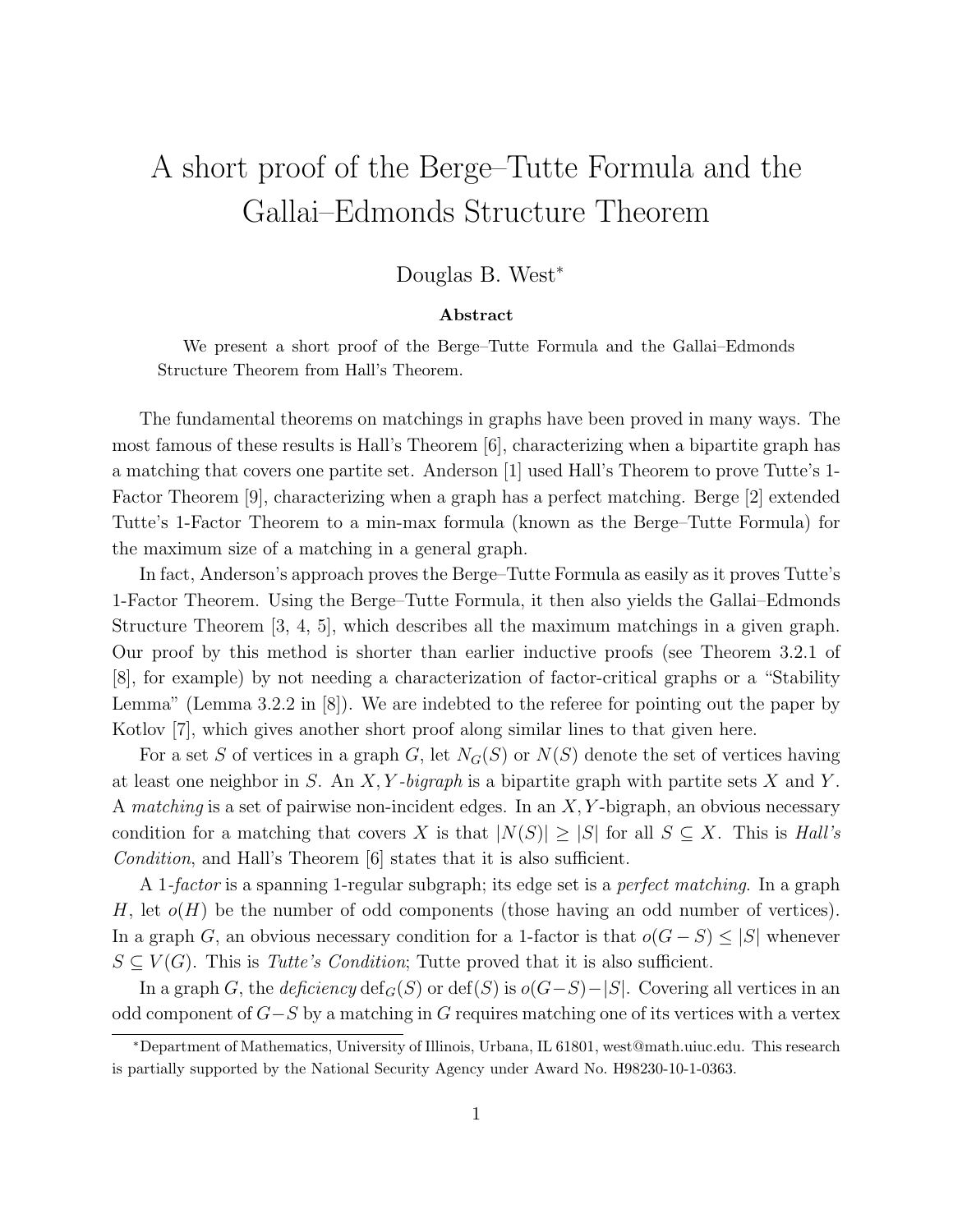of S. A Tutte set is a vertex subset with positive deficiency. Let  $\det(G) = \max_{S \subset V(G)} \det(S)$ . In an n-vertex graph G, every matching leaves at least  $n - \text{def}(G)$  vertices uncovered. By applying Tutte's Theorem to the graph obtained from  $G$  by adding  $\text{def}(G)$  vertices with no non-neighbors, Berge observed that the maximum size of a matching is  $\frac{1}{2}(n - \text{def}(G))$ .

Anderson [1] proved Tutte's Theorem by applying Hall's Theorem to a bipartite graph derived from a maximal set of maximum deficiency. We show that the same approach directly yields the Berge–Tutte Formula. It also yields a short proof of the Gallai–Edmonds Structure Theorem, which describes all the maximum-sized matchings in a graph G.

The first two lemmas are well known; we include them for completeness.

**Lemma 1** (Parity Lemma) If G is an n-vertex graph and  $S \subseteq V(G)$ , then  $o(G-S) - |S| \equiv n$ mod 2. In particular, if S is a Tutte set and n is even, then  $o(G-S) \geq |S| + 2$ .

**Proof.** Counting vertices shows that  $o(G - S) + |S| \equiv n \mod 2$ .

**Lemma 2** Let  $T$  be a maximal set among the vertex sets of maximum deficiency in a graph G. If u is a vertex of an odd component C of  $G-T$ , then the graph  $C-u$  satisfies Tutte's Condition. Also, all components of  $G-T$  are odd.

**Proof.** For  $S \subseteq V(C - u)$ , we have

$$
def_G(T \cup u \cup S) = o(G - T - u - S) - (|T| + 1 + |S|)
$$
  
= o(G - T) - 1 + o(C - u - S) - |T| - 1 - |S|  
= def\_G(T) - 2 + def\_{C-u}(S)

The choice of T yields  $\det_G(T \cup u \cup S) < \det_G(T)$ . By the Parity Lemma, they have the same parity. Hence  $\text{def}_{C-u}(S) \leq 0$ . Since S is arbitrary,  $C - u$  satisfies Tutte's Condition.

If  $G-T$  has a component with even order, then adding to T any leaf of a spanning tree of that component creates a larger set with the same deficiency as  $T$ .

For  $T \subseteq V(G)$ , define an auxiliary bipartite graph  $H(T)$  by contracting each component of  $G - T$  to a single vertex and deleting edges within T. With Y denoting the set of components of  $G - T$ , the graph  $H(T)$  is a T, Y-bigraph having an edge ty for  $t \in T$  and  $y \in Y$  if and only if t has a neighbor in G in the component of  $G - T$  corresponding to y.

**Lemma 3** If T is a maximal set of maximum deficiency in a graph  $G$ , then  $H(T)$  contains a matching that covers T.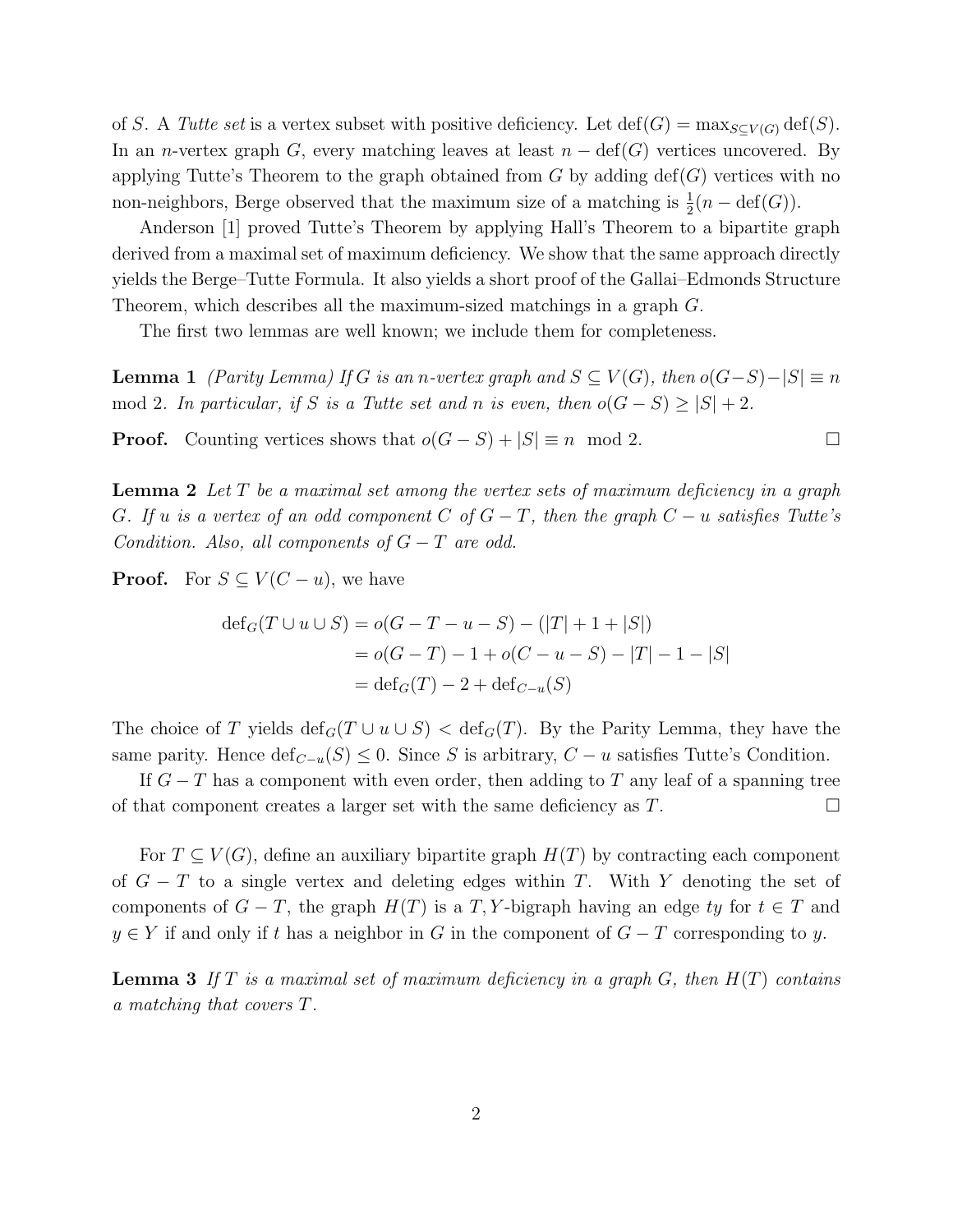**Proof.** For  $S \subseteq T$ , all vertices of  $Y - N_{H(T)}(S)$  are odd components of  $G - (T - S)$ . By the choice of T, we have  $(|Y| - |N_H(S)|) - |T - S| \leq \text{def}(T)$ . Since  $\text{def}(T) = |Y| - |T|$ , the inequality simplifies to  $|S| \leq |N_H(S)|$ . Thus Hall's Condition holds, and  $H(T)$  has a matching that covers  $T$ .

Edges of G corresponding to the matching obtained in Lemma 3 match  $T$  into vertices of distinct odd components of  $G-T$ . This enables us to build a matching of size  $\frac{1}{2}(n-\text{def}(G))$ . As noted, Tutte's 1-Factor Theorem is the special case  $d = 0$ .

**Theorem 4** (Berge–Tutte Formula; Berge  $[2]$ ). If G is an n-vertex graph, then the maximum size of a matching in G is  $\frac{1}{2}(n-\text{def}(G)).$ 

**Proof.** We have noted that  $\frac{1}{2}(n - \text{def}(G))$  is an upper bound. To build a matching of this size, we use induction on n. The claim is trivial for  $n = 0$ ; consider  $n > 0$ .

Let T be a maximal set with deficiency def(G). By Lemma 2, all components of  $G-T$ are odd, and  $C - u$  satisfies Tutte's Condition whenever u is a vertex in an odd component C of  $G - T$ . By the induction hypothesis,  $C - u$  has a perfect matching.

Since  $G-T$  has  $|T| + \text{def}(G)$  odd components, it thus suffices to cover T using edges to distinct components of  $G - T$ . Lemma 3 guarantees this.  $\Box$ 

In a graph  $G$ , let  $B$  be the set of vertices covered by every maximum matching in  $G$ , and let  $D = V(G) - B$ . Further partition B by letting A be the subset consisting of vertices with at least one neighbor outside B, and let  $C = B - A$ . The Gallai–Edmonds Decomposition of G is the partition of  $V(G)$  into the three sets A, C, D.

A graph G is *factor-critical* if every subgraph obtained by deleting one vertex has a 1factor. A matching in G is near-perfect if it covers all but one vertex of G. For  $S \subseteq V(G)$ , let  $G[S]$  denote the subgraph of G induced by S.

**Theorem 5** (Gallai–Edmonds Structure Theorem) Let  $A, C, D$  be the sets in the Gallai– Edmonds Decomposition of a graph G. Let  $G_1, \ldots, G_k$  be the components of  $G[D]$ . If M is a maximum matching in G, then the following properties hold.

a) M covers C and matches A into distinct components of  $G[D]$ .

b) Each  $G_i$  is factor-critical, and M restricts to a near-perfect matching on  $G_i$ .

c) If  $\emptyset \neq S \subseteq A$ , then  $N_G(S)$  has a vertex in least  $|S| + 1$  of  $G_1, \ldots, G_k$ .

d)  $\text{def}(A) = \text{def}(G) = k - |A|.$ 

**Proof.** Let T be a maximal set of deficiency  $\text{def}(G)$ . By the Berge–Tutte Formula, M leaves def(G) vertices uncovered and matches T into vertices of distinct components of  $G-T$ (all are odd), and the rest of M forms a near-perfect matching in each component of  $G-T$ .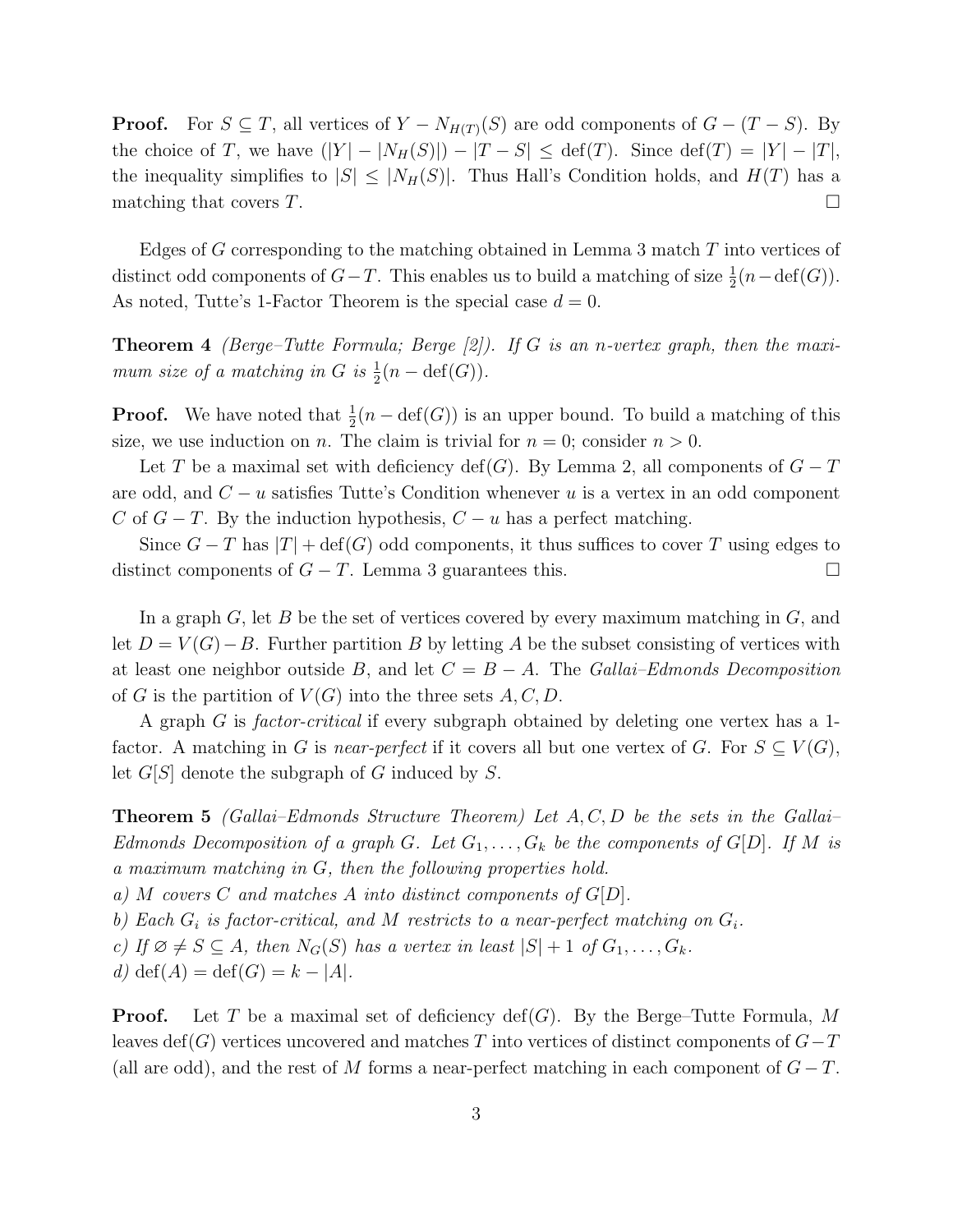We use T to find the sets  $A, C, D$  of the Gallai–Edmonds Decomposition. Since  $H(T)$ has a matching covering T (Lemma 3), Hall's Condition holds:  $|N_{H(T)}(S)| \geq |S|$  for  $S \subseteq T$ . Since  $|N_{H(T)}(\emptyset)| = 0$ , we may let R be a maximal subset of T for which equality holds.

The crucial point is that  $C = R \cup R'$ , where R' consists of all vertices of all components of  $G - T$  in  $N_{H(T)}(R)$ . Since  $|N_{H(T)}(R)| = |R|$ , the edges of M match R into vertices of distinct components of  $G[R']$ . We have observed that M covers the rest of R'. Since M covers T and no vertex of R or R' has a neighbor in the other odd components of  $G-T$ , we conclude that  $R \cup R' \subseteq C$ .

Let  $D' = V(G) - T - R'$ . It suffices to show that  $D = D'$  and  $A = T - R$ . That is, we show that every vertex in  $D'$  is omitted by some maximum matching and that every vertex of  $T - R$  has a neighbor in  $D'$ .

Let  $H' = H(T) - (R \cup N_{H(T)}(R))$ . For  $S \subseteq T - R$  with S nonempty, we have  $|N_{H'}(S)| >$  $|S|$ , since otherwise R could be enlarged to include S. Therefore, deleting any vertex of  $N_{H'}(T-R)$  from H' leaves a subgraph of H' satisfying Hall's Condition, so H' has a maximum matching omitting any such vertex. By Lemma 2 and Theorem 4, each component of  $G-T$  is factor-critical, so each vertex in  $D'$  is avoided by some maximum matching. This completes (a), (b), and (c).

For (d), since  $o(G[D]) = k$ , we have  $\text{def}(T) = o(G-T) - |T| = k + |R| - |A \cup R| = k - |A|$ . Since  $G[C]$  has a perfect matching, its components have even order, so  $o(G-A) = k$ . Hence A is another set with maximum deficiency.  $\Box$ 

## References

- [1] I. Anderson, Perfect matchings of a graph. J. Combinatorial Theory Ser. B 10 (1971), 183–186.
- [2] C. Berge, Sur le couplage maximum d'un graphe. C. R. Acad. Sci. Paris 247 (1958), 258–259.
- [3] J. Edmonds, Paths, trees, and flowers. Canad. J. Math. 17 (1965), 449–467.
- [4] T. Gallai, Kritische Graphen II. *Magyar Tud. Akad. Mat. Kutató Int. Közl.* 8 (1963), 373–395.
- [5] T. Gallai, Maximale Systeme unabhängiger Kanten. *Magyar Tud. Akad. Mat. Kutató Int. Közl.* 9 (1964), 401–413.
- [6] P. Hall, On representatives of subsets. J. London Math. Soc. 10 (1935), 26–30.